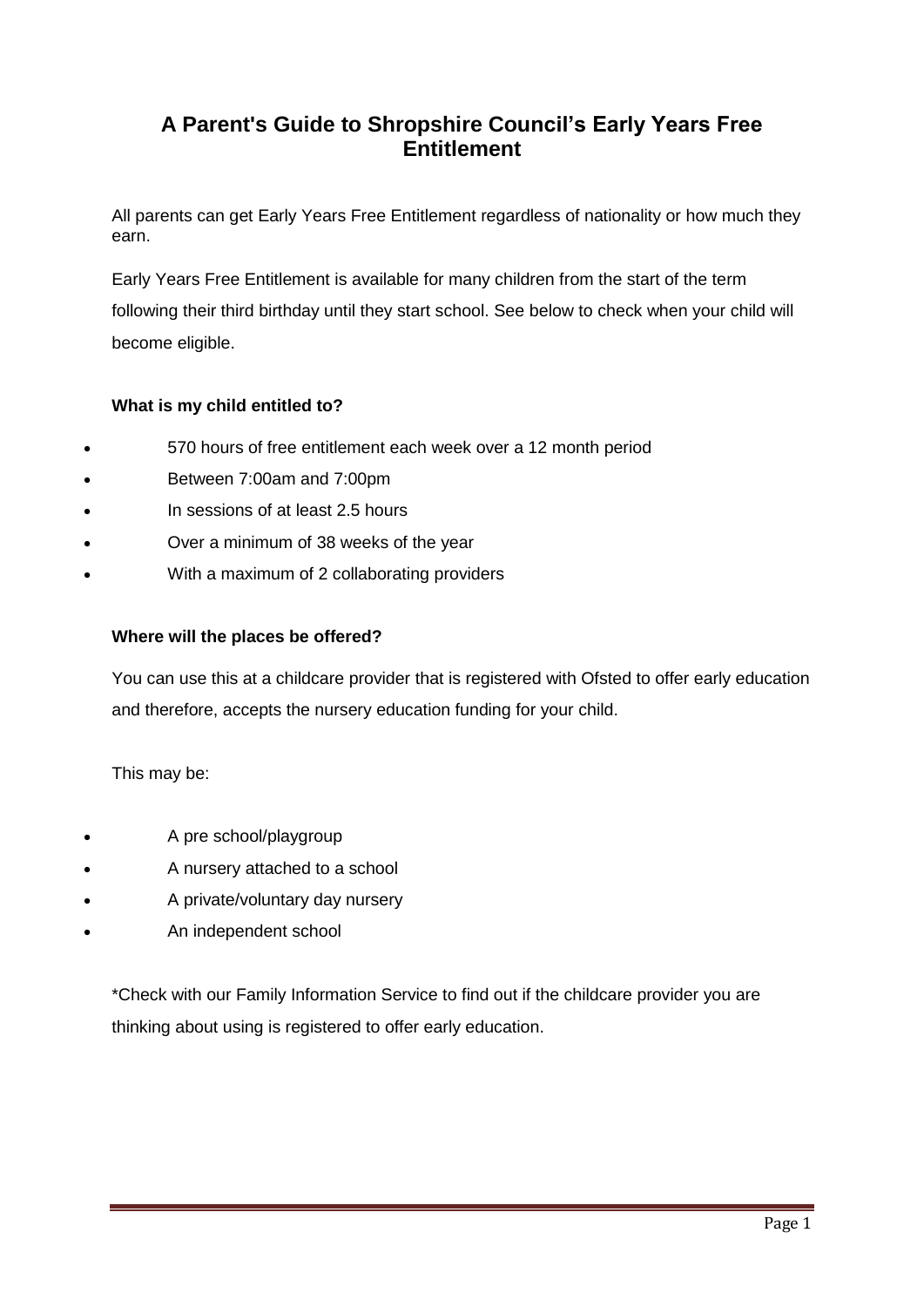## **Are there any additional charges?**

Providers may charge for meals as long as it is agreed in advance with parents. If this is not affordable, you should be given the option of bringing in a packed lunch for your child. Providers can not charge you for additional services if your child is only accessing the entitlement.

## **How does the system work?**

Shropshire Council pays the funding directly to the childcare provider for each child. This is paid over the school year, which is divided into three terms. The Government operates on school term times so Early Years Free Entitlement does not cover the holidays. Many children go to a maintained nursery school (nursery attached to a school) before they reach compulsory school age. If your child attends school for less than 15 hours then you can claim the rest of the funding at another provider.

# **What if my child is already in full time nursery or another provider that offers Early Years Free Entitlement?**

If your child is eligible for Early Years Free Entitlement, the appropriate amount will be deducted by the childcare provider from any fees that you are paying.

### **Things to remember**

You do not have to claim the maximum 15 hours per week; you need to decide how many hours will be suitable for you and your child

Be honest about any special needs your child may have and share your concerns with the staff. They can access additional help to support your child.

## **Can I use the Early Years Free Entitlement at more than one setting?**

Yes, you can. If a child is attending 2 different settings it is very important that both providers are made aware of this, as the funding may have to be split between the two settings.

It is still only possible to claim up to a total of 15 hours, but parents must decide how many hours are claimed for at each setting, and then inform both settings of the decision.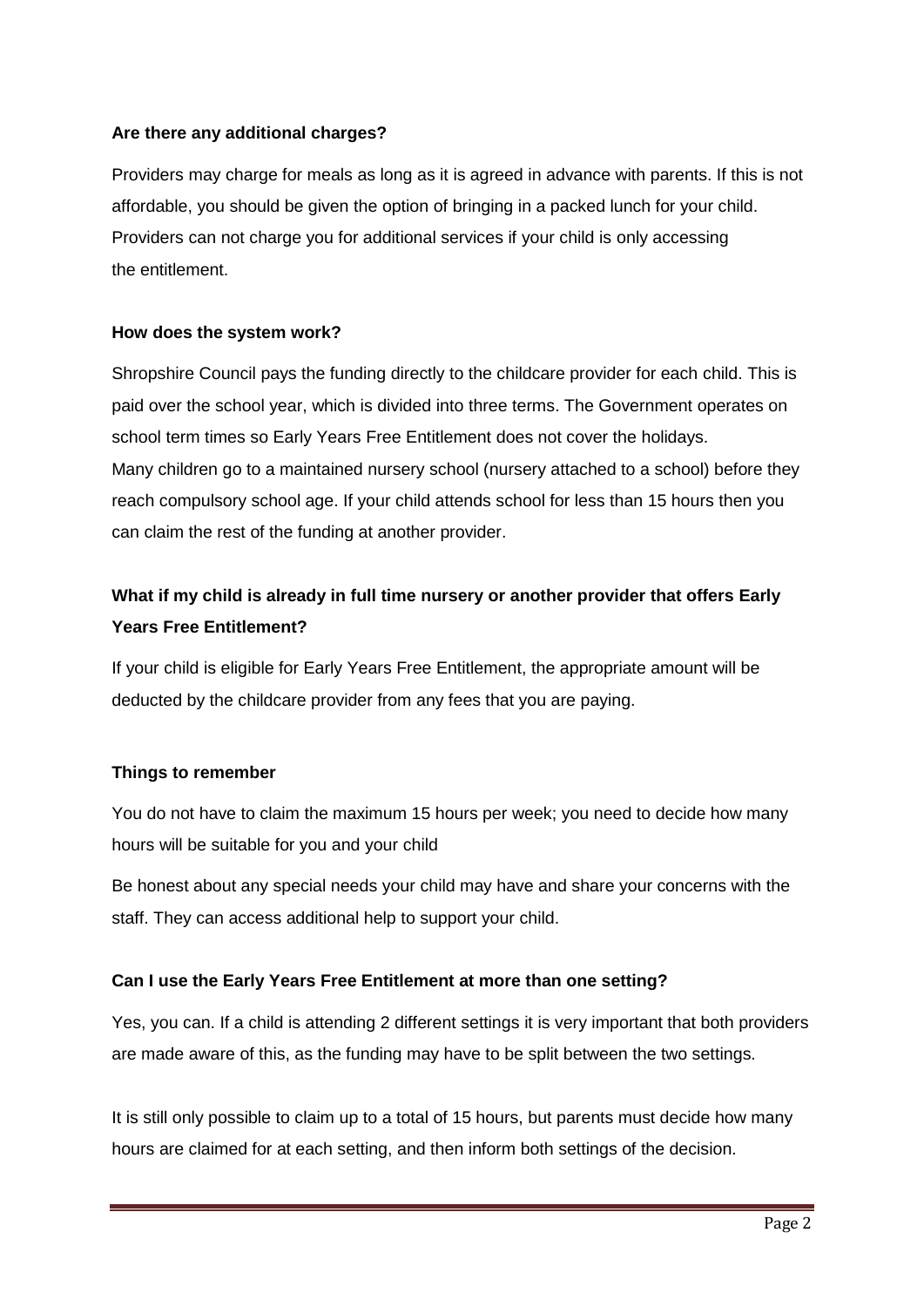The dates below will help you to work out when your child will become eligible for the funding.

| A child born in the period     | Will become eligible for a free place                                                     |
|--------------------------------|-------------------------------------------------------------------------------------------|
| 1st April to 31st August       | 1st September following child's 3 <sup>rd</sup><br>birthday (Autumn* school term)         |
| 1st September to 31st December | 1st January following child's 3 <sup>rd</sup> birthday<br>(Spring* school term)           |
| 1st January to 31st March      | 1 <sup>st</sup> April following child's 3 <sup>rd</sup> birthday<br>(Summer* school term) |

# **How do I find out about early years providers in my area or general information about the Early Years Free Entitlement?**

For more information about the Early Years Free Entitlement providers in your area and what you need to do to access your free place, please contact our Family Information Service.

## **Further information and contacting us**

For further information regarding providers registered to provide Early Years Free Entitlement contact Lisa Robinson on 01743 254422 or lisa.robinson@shropshire.gov.uk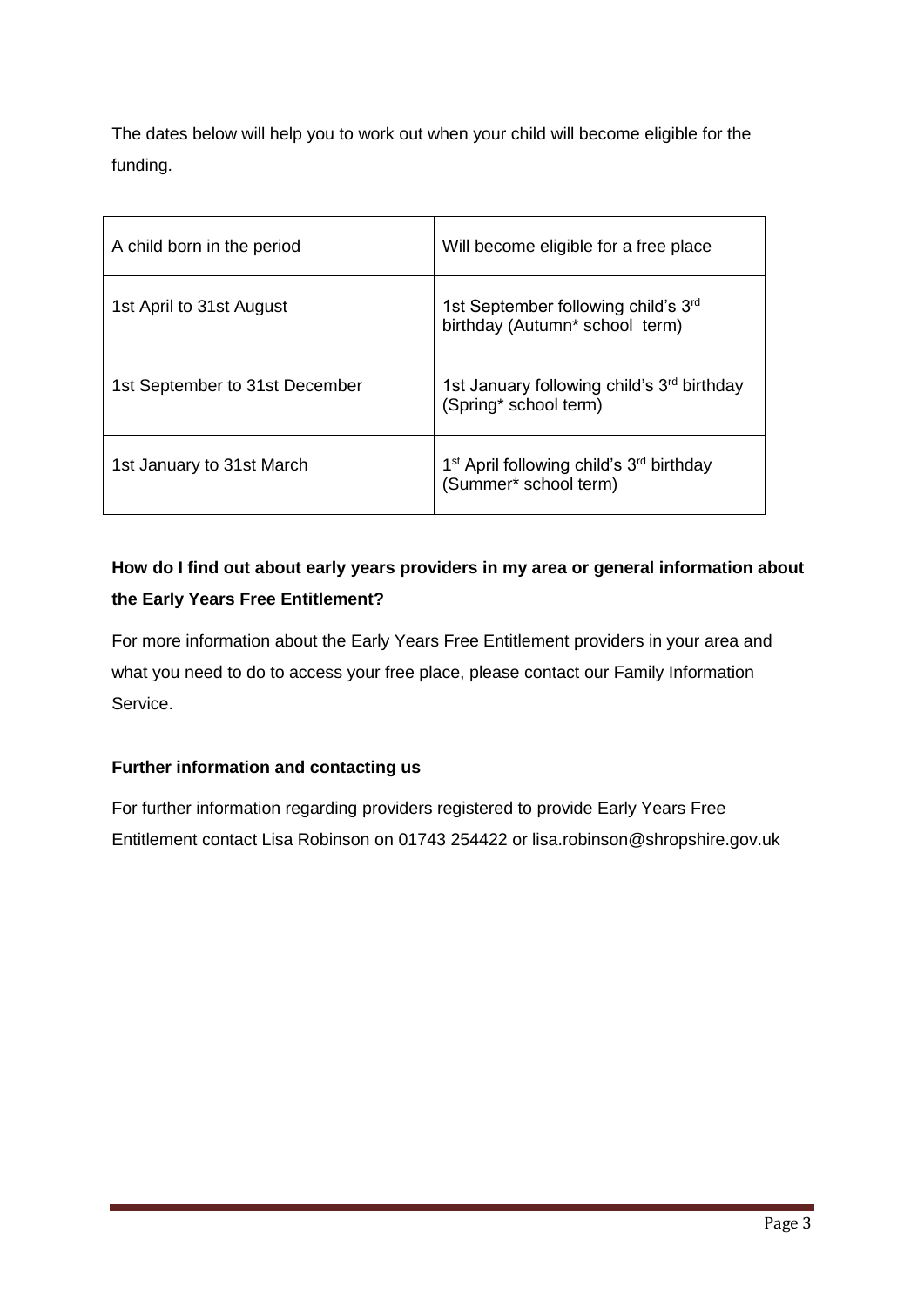#### **How to complain if you are dissatisfied with the way in which a Private, Voluntary or Independent nursery education and childcare provider has administered your Early Years Free Entitlement**

Shropshire Council has a duty to make available sufficient free part time places for every eligible child in their area. Working in partnership with Shropshire's childcare sector made up of private, voluntary and independent settings, it commissions them to provide 15 hours of Early Years Free Entitlement per week, for a minimum of 38 weeks per year. All settings must comply with "Shropshire Council Local Agreement with Providers receiving funding from the local authority for the provision of the free entitlement for two, three and four year olds January 2012". All guidance in the Code of Practice is statutory and providers must adhere to it in order to remain on the Directory of Providers.

Should you, as a parent of a 3 or 4 year old, feel that your child's Early Years Free Entitlement is administered incorrectly by your chosen provider, you should put your concerns to us by contacting:

**Neville Ward Early Years Education and Childcare Manager Learning and Skills Shropshire Council Shirehall Shrewsbury SY2 6ND**

**01743 254552 [neville.ward@shropshire.gov.uk](mailto:neville.ward@shropshire.gov.uk)**

When your complaint is received, we will:

- Acknowledge your complaint within 3 working days of receipt
- Provide details of the Development Officer who will be responsible for investigating the issues you have raised and give you a date by when a response will be provided
- Investigate your concerns and will probably want to contact you for further information or clarification.
- We will make every effort to resolve your complaint as soon as possible.

### Parents should note that:

1) If your complaint is regarding a contractual arrangement that you have signed an agreement to with the setting, the local authority **will not** be able to become involved as contracts are legally binding documents. Our advice would be for the parent to contact their nursery setting and ask for a copy of their contract and for the provider to explain any queries a parent may have.

2) We would always advise parents to talk to the setting firstly to try and resolve the problem directly with them. If parents are still unsatisfied we would then advise you to go through the provider's complaints procedure.